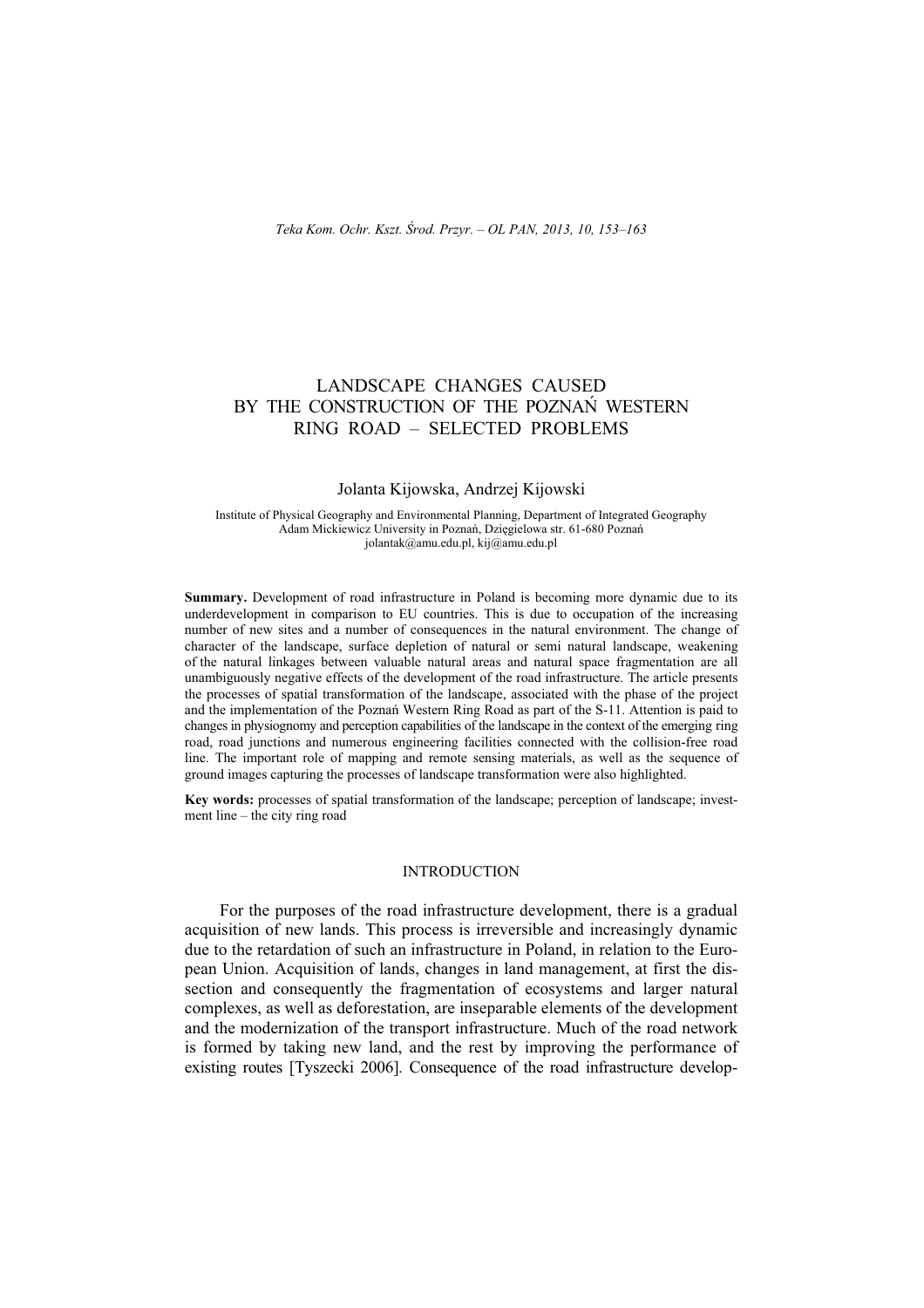ment are many local and regional adverse impacts on the environment, in particular, biologically active areas, forests, wetlands, water relations and living conditions of the population. The direct or indirect impact of these activities will also be positive (growth inhibition of transport emissions in urban areas, improving the acoustic climate) this, however, does not happen in the short term.

New communication systems, particularly freeways which improve connections between metropolitan areas and other areas of the country, making them more attractive for developing different types of functions and locating a variety of investment projects. In consequence, this promotes expanding of urban areas and pressure on areas environmentally valuable or sensitive. In addition, as with the development of the road infrastructure between urban areas, development bands are formed, affecting not only through transport investments but also through other forms of investing money. Therefore, a new road in the landscape is only the beginning of major changes. These phenomena especially occur in emerging metropolitan areas and zones of interaction of large and medium-sized cities.

A clearly negative effect of the road infrastructure development is the change in the landscape character, surface depletion of the natural or semi natural landscape, including sensitive areas (wetlands, peat bogs, river valleys, and environmentally valuable (e.g., area under legal protection), weakening the links between natural areas forming a national or regional system of protected areas and, finally, a series of processes of spatial transformations of the landscape – perforation, dissection, fragmentation, exploitation, loss, merge, hyperplasia [Pietrzak 2010]. First of all, there is fragmentation of the natural space which has adverse effects on the protection of habitats and species, forests and water management, and also has indirect influence on the development of agriculture, recreation or environmental values of the Natura 2000 and other legally protected areas. Note that sites intended for road transport are not in use at present and are basically permanently transformed.

In the context of the above contemplation, the theme of the this article concerning the landscape changes since 2009, caused by the implementation of the linear road investment – the Poznań Western Ring Road. The proposals for the course of the ring road appeared as early as in the 1990s. They have been included in the development plans of the voivodeship and the municipalities. The spatial concept of the designed Poznań Western Ring Road, which was the basis for the Report of the impact of the project on the natural environment to obtain a decision of the zoning and land use (2002), comes from the turn of the 2001/2002.

The purpose of this article is to present the diverse spatial processes of the transformation of the landscape in the planning stage and during the implementation of the road-investment – from the preparatory work until ready to use. Noted changes in the physiognomy of the landscape and its perception caused by the course of the road and the emergence of the landscape elements related to the road are: junctions or engineering objects related to the collision-free course of the road, in relation to the existing and emerging road infrastructure elements.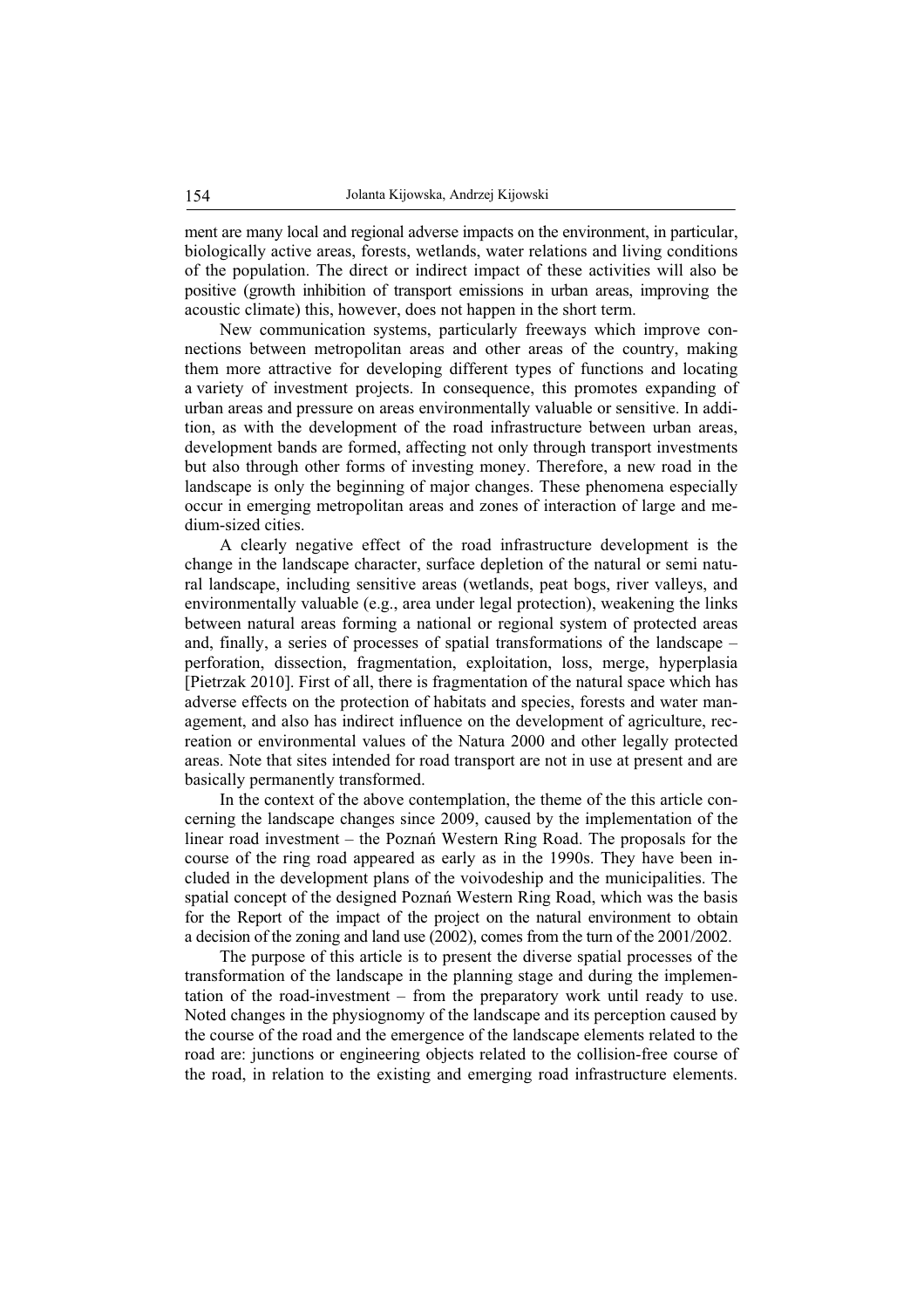In addition, the usefulness of the source materials was verified, primarily the remote sensing and ground-based mapping sequence of images.

#### INVESTMENT CHARACTERISTICS

Western Poznań Ring Road is a part of the S-11 dual carriageway, linking Poznań with Koszalin and the S-5 expressway, connecting Poznań with Wrocław. It should "improve the transit traffic, shorten travel time and improve traffic safety and ensure a necessary level of transit traffic on discussed part of the road [http://www.s11-zlotkowo-rokietnica.pl].

This investment is carried out in three stages: I, IIa and IIb. Stage I is already in use (the official opening occurred on June 4, 2012) and runs along the southern part of the Głuchowo junction (A-2 motorway) to the Swadzim junction, with a length of 14.31 km. The expressway and other existing public roads are connected by junctions. Swadzim, at the intersection of the ring road with the 92 national road, Zakrzewo, at the intersection of the ring road with the 307 provincial road, Dąbrówka, at the intersection of the ring road with the 201 poviat road and Ghuchowo, at the intersection with the A2 highway. There is no possibility of entering and exiting the Poznań Western Ring Road outside the listed junctions. A service area for travelers is also designed.

| Object                          | Stage I           | Phase IIa           | Phase IIb |
|---------------------------------|-------------------|---------------------|-----------|
| Two lanes wide two-lane road    | 14.231 km         | $7.740 \mathrm{km}$ | 5.300 km  |
| crown: $\geq 26.50$ m           |                   |                     |           |
|                                 |                   | $\mathfrak{D}$      |           |
| $On$ -ramp                      | Swadzim Zakrzewo  | Złotkowo,           | Kobylniki |
|                                 | Dąbrówka Głuchowo | Rokietnica          |           |
| Viaduct road                    | 14                |                     | no data   |
| Railway bridge                  |                   |                     | 0         |
| Wharf                           |                   |                     | 0         |
| <b>Bridge</b>                   |                   |                     | no data   |
| Tunnel                          |                   |                     | no data   |
| Pedestrian and bicycle crossing |                   |                     | no data   |
| Emergency passage               |                   | 3                   | no data   |
| Mop                             |                   |                     | $^{(1)}$  |
|                                 |                   |                     |           |

Table 1. Designed objects at different stages of ZOP

#### **In addition, on each of these stages there are designed:**

internal, municipal and access roads, strengthening the structure of the substrate and surface, acoustic protection, drainage equipment, electrical equipment, reconstruction of water and sanitation machines, telecommunications, drainage, rail and gas networks, demolition of buildings, service areas, fencing on both sides;

Study J. Kijowska on the basis of: http://www.s11-zo-poznan.pl, http://www.s11-zlotkowo-rokietnica.pl – as of 05/03/2012.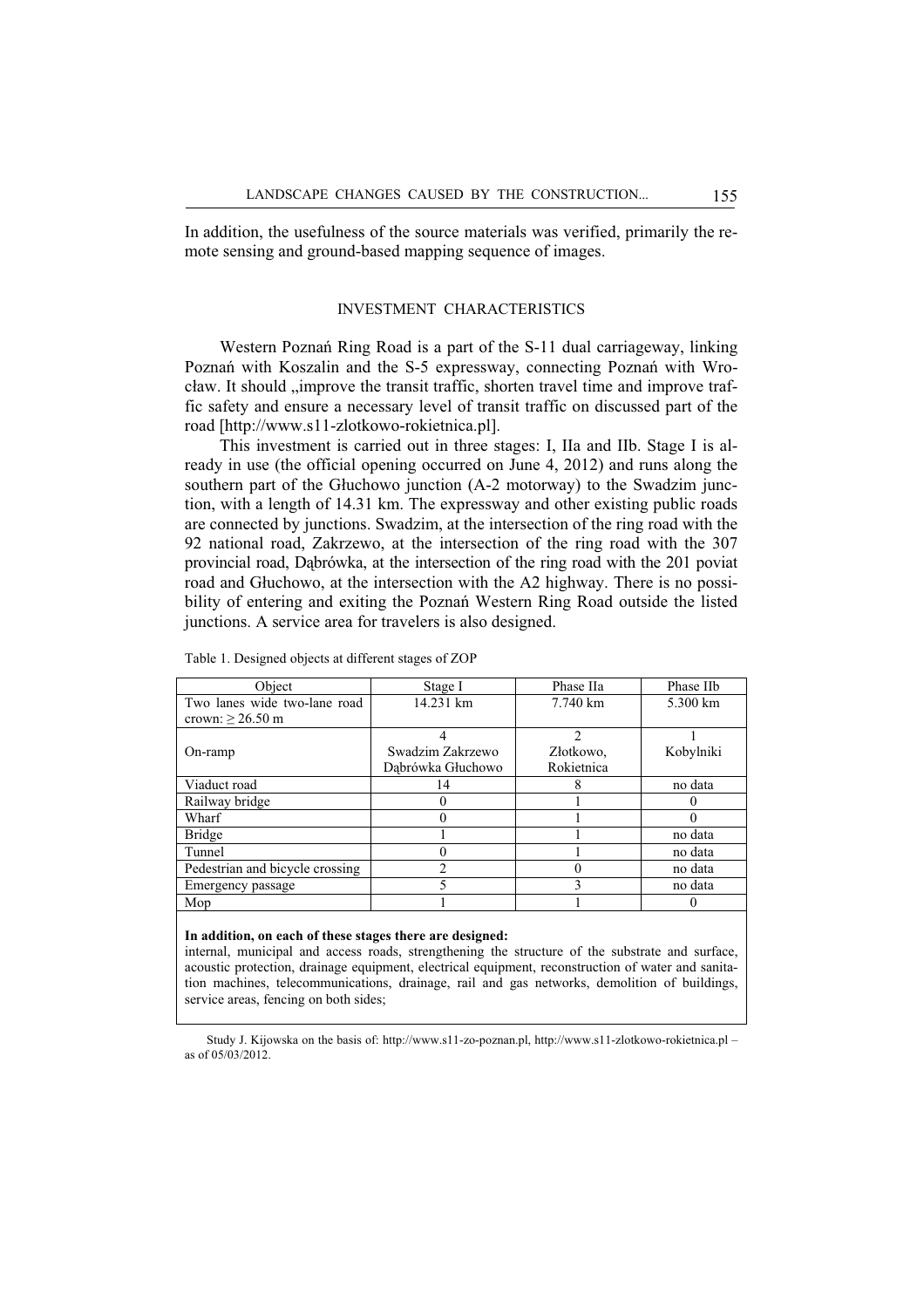The northern Stage IIa, from the Złotkowo junction to the Swadzim junction with a length of 7.740 km, is in the final stages of construction. This part of the expressway and other existing public roads are connected by Junctions. Zhotkowo with the 11 national road and Rokietnica with the Napoleonic Tract municipal road. No possibility of entering and exiting the ring road outside the listed junctions.

Stage IIb, the missing and the most conflicting part of the investment, from the Rokietnica junction to the Swadzim junction, with a length of 5.3 km, with the projected Swadzim junction connecting the ring road with the 184 provincial road, is currently at the stage of obtaining a building permit. The table shows the major objects at various stages of construction of the Poznań Western Ring Road.

## AREA AND RESEARCH METHODS

Analysis of the landscape changes has been carried out on the 27 km part of the S-11 section from the Złotniki junction (Suchy Las commune) to Głuchowo junction (Komorniki commune), with particular attention given to section IIb, from the Złotniki junction to the Rokietnica junction, passing through the environmentally valuable Samica Kierska Valley, the ecological corridor on a regional scale, this passage constitutes the Pawłowicko-Sobocki Protected Area, and at the same time the Natura 2000 Samica Valley (PLB300013 ).

The analyses of landscape changes were made in the context of spatial processes of landscape transformation and therefore mosaic landscape changes, that is landscape composition and configuration, which include perforation ("puncture"), dissection ("cutting"), fragmentation, exploitation, loss of landscape elements, merge or growth [Pietrzak 2010]. Vertical and oblique aerial photographs were used for this purpose (A. Kijowski), photographs of the investments were made at different times and from different vantage points (J. Kijowska), photographic documentation of the ZOP construction and engineering structure diagrams published on the website of the General Directorate for National Roads and Highways, topographic, sozological and hydrographic maps in the 1:50 000 scale of the study area, the study on the commune land use conditions and development directions where the investment takes place, the Report on the impact of the investment on the natural environment "Western Ring Road of Poznań, within the Koszalin–Katowice 11 National Road", 2002, and field observations.

## LANDSCAPE CHANGES CAUSED BY THE CONSTRUCTION OF THE RING ROAD

At the planning stage, the Poznań Western Ring Road caused perforation, that is "puncturing" in many places on its course due to the exploitation of raw materials – aggregates (Photo 1) and organic materials – peat, as well as archaeological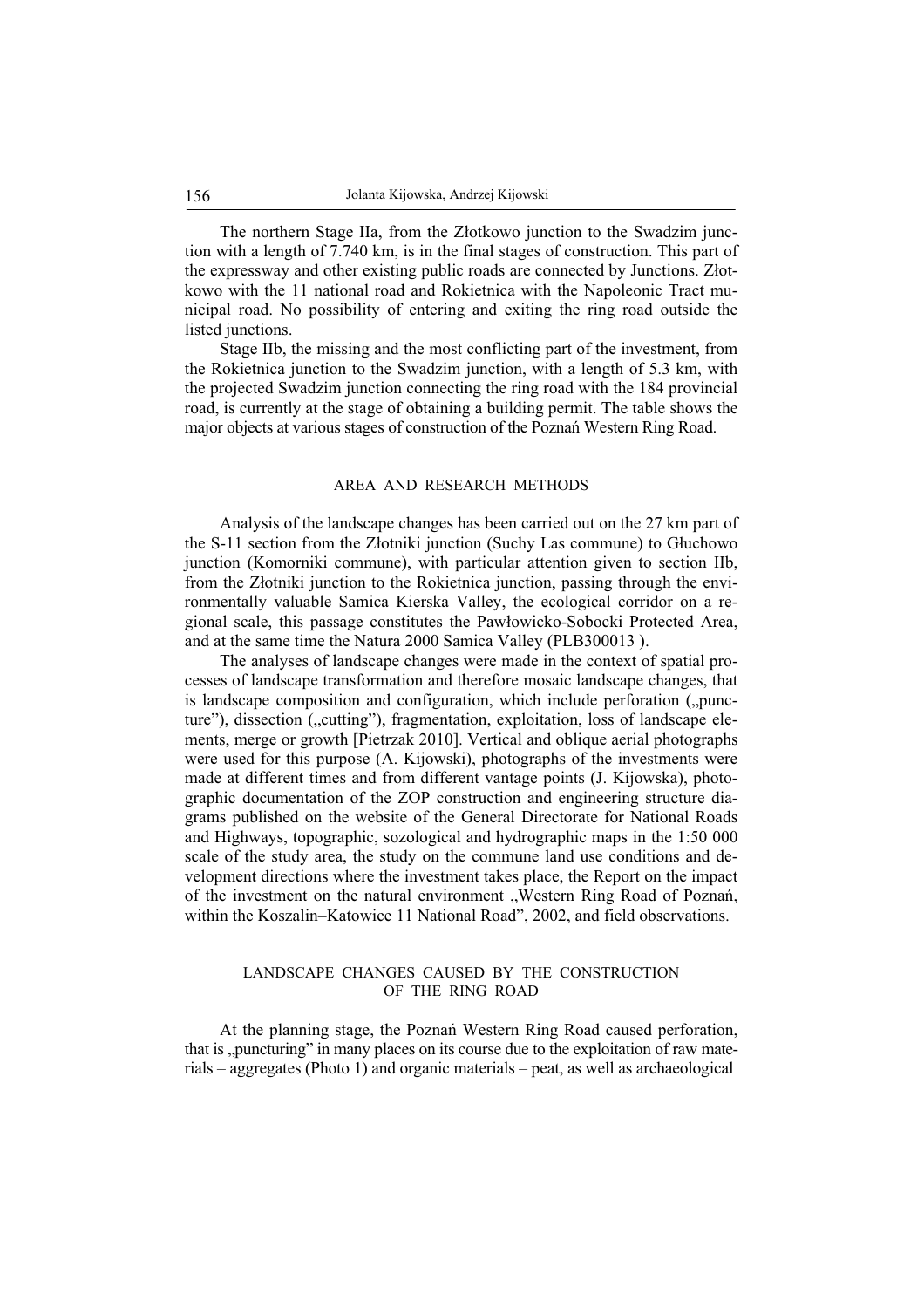

Photo 1. The aggregate operation in the Samica Kierska Valley before the construction of Poznań Western Ring Road (ZOP) – an example of landscape perforation (24.06.2008, A. Kijowski)



Photo 2. Archaeological conservation works between Sobota and Bytkowo – an example of landscape perforation (23.04.2010, A.Kijowski)

work (Photo 2). In consequence of the exploitation of raw materials, a number of small excavation voids emerged, often with overlapping ground water, which operating time has been restricted to the start of construction work on the line of the designed road. Exploitation of raw materials was purely commercial and was associated with their acquisition before starting the investment. The preparation of the site for archaeological research has resulted in exposures characteristic of arable lands which can be classified as agricultural landscape perforation. This type of perforation, as well as the previous ones, was temporary.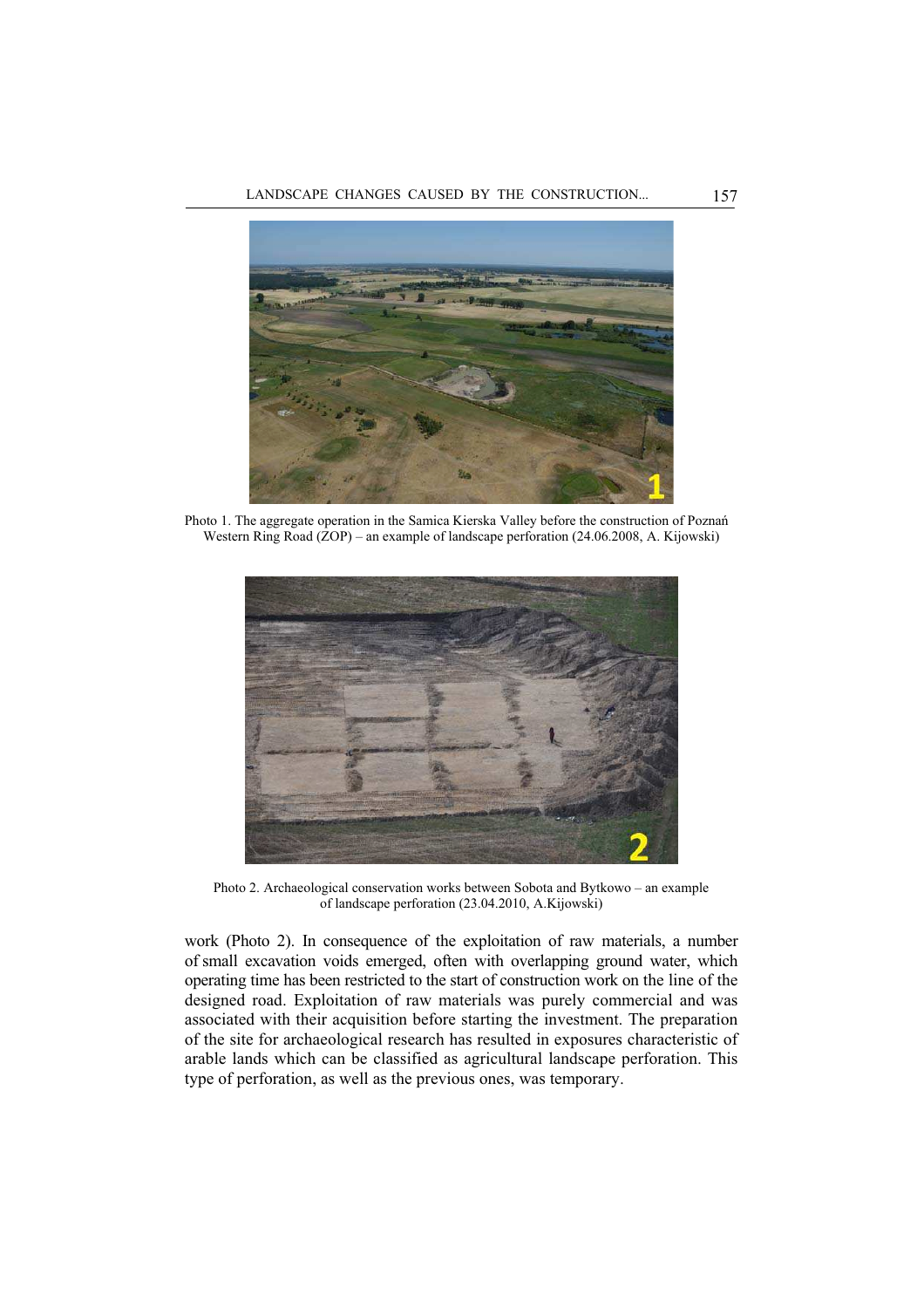The perforation of the landscape continued during construction works due to soil humus level images in the areas of outflow cavities, river valleys and small streams, and areas for the designed engineering structures, lying in the roadway and related to the replacement of the groundwork for the road lane. This stage, apart from the partial aerial and ground-based photographic documentation, will not be recorded on the topographic maps, and therefore in the context of the future research on the landscape changes based on the cartographic sources, may be omitted completely.

Among the landscape changes, there were also changes in the natural topography. First of all, new morphological forms emerged – excavation heaps – various aggregates, temporarily obscuring other landscape elements, such as the panorama of the Sobota town from Bytkowo, or the panorama of the Samica Valley from the Sobota town. Mounds emerged in the line of the ring road, especially in the area of the new technical objects: junctions, exits, flyovers, bridges, viaducts.

The dissection occurred at the moment of setting out the roadway and the new system of internal, municipal and access roads. Patches of fields, meadows, forests, but also landscape units such as small ponds, outflow scrubland depressions, woodlots, and other avenues of trees. The dissection process occurred in the regions of Złotkowa, Batorowa, Zakrzewa, Napachanie, Kobylnik, Dąbrówka. In most cases, the consequence was their fragmentation, an example of the outcome can be seen in the Zakrzewo junction area (Photo 6). In this particular case it may be a matter of time that the other isolated sections of forest complexes become exploited and eventually disappear. The analyzed ring road cuts through three river valleys: The Samica Kierska Valley which is a part of the Natura 2000 protected landscape, and the Samica Pamiątkowska and Wirenka Valley, as well as 12 valleys of smaller watercourses. This is not a typical dissection of valley landscape because the solution for maintaining ecological continuity are engineering objects: a wharf, bridges and culverts.

The dissection and fragmentation of the landscape units reduce their size and length, which is an obvious symptom of the landscape exploitation (Photo 6). Particularly disturbing processes are those in the case of rare landscape units – orchards, plantations, woodlots, as it will lead to their total disappearance, or forming a coherent part of a larger whole, namely marginal forest zones (ecotone zones), as it leads to their weakening and degradation. The exploitation also applies to roadside avenues of trees which have been broken up (atrophy of the avenue fragments due to their cutting out), in connection with changes in the road system.

The merge processes are slowly gaining momentum in the secondary impact areas of the new investment, as a result of increased communication access they will be managed under different kinds of production functions, services, warehouses, and also of the residential facilities, and therefore will primarily apply to built-up areas. In addition to the obvious changes in spatial terms, a transformation of the landscape composition has been identified as a result of the construction of the numerous engineering objects, inherent in the two new dual-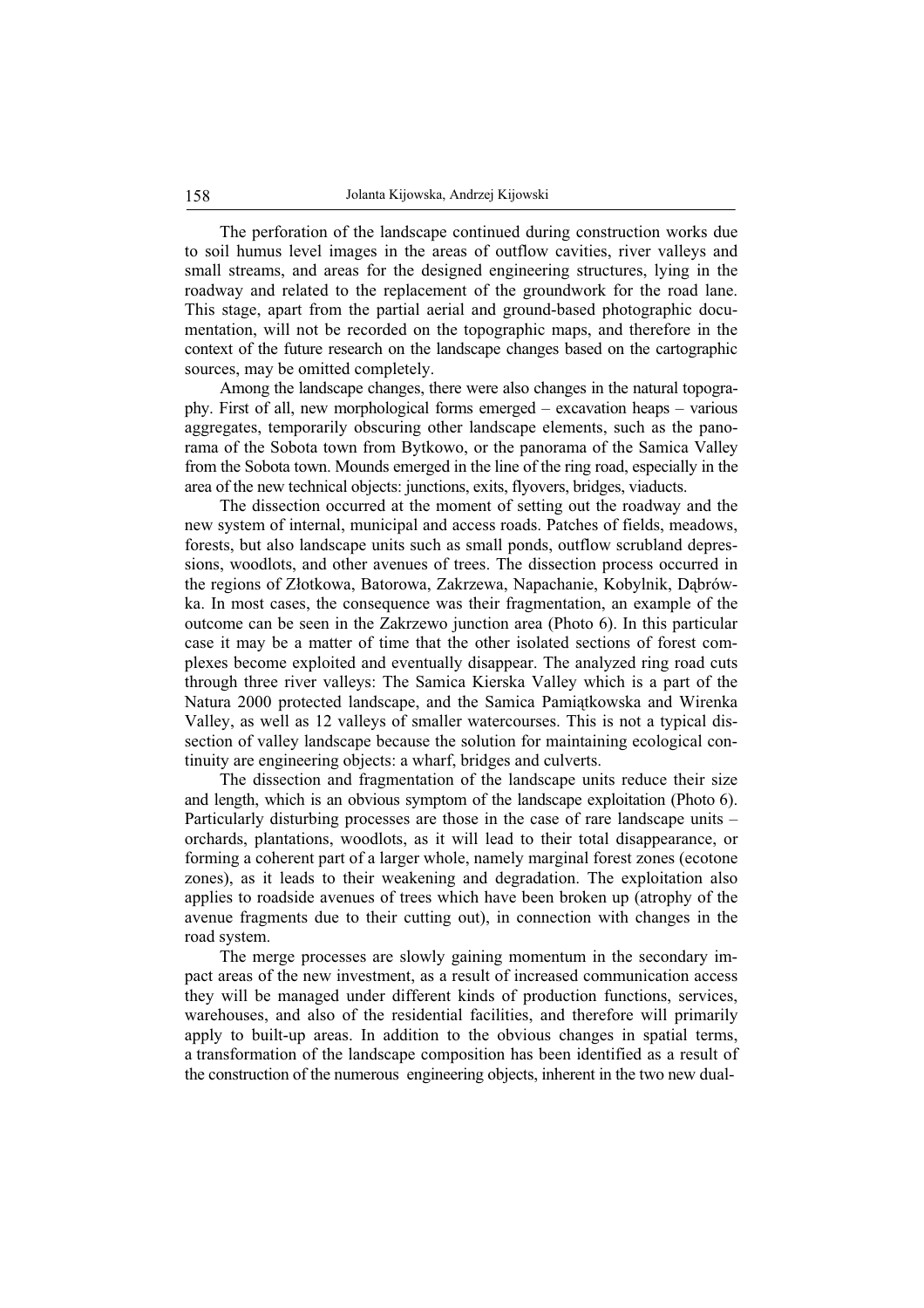

Photo 3. Removal of the humus layer in the ring road of Poznaň – dissection of the landscape (23.04.2010, A. Kijowski)



Photo 4. Dissection of Natura 2000 Samica Valley (23.04.2010, A. Kijowski)

-carriageways, namely junctions, road and rail viaducts, bridges and flyovers (Photo 5), tunnels, bicycle crossings, which cause the anthropogenization of the landscape.

Therefore, the individual spatial landscape transformation stages have been emphasized [Forman 1995]. And so the process of transformation of the landscape, caused by the construction of the ZOP on the S-11, started from its perforation or ,,puncture" in the various types of land use, which increases the total length of the borders in the landscape (Photo 1, 2). The process of dissection occurred in the time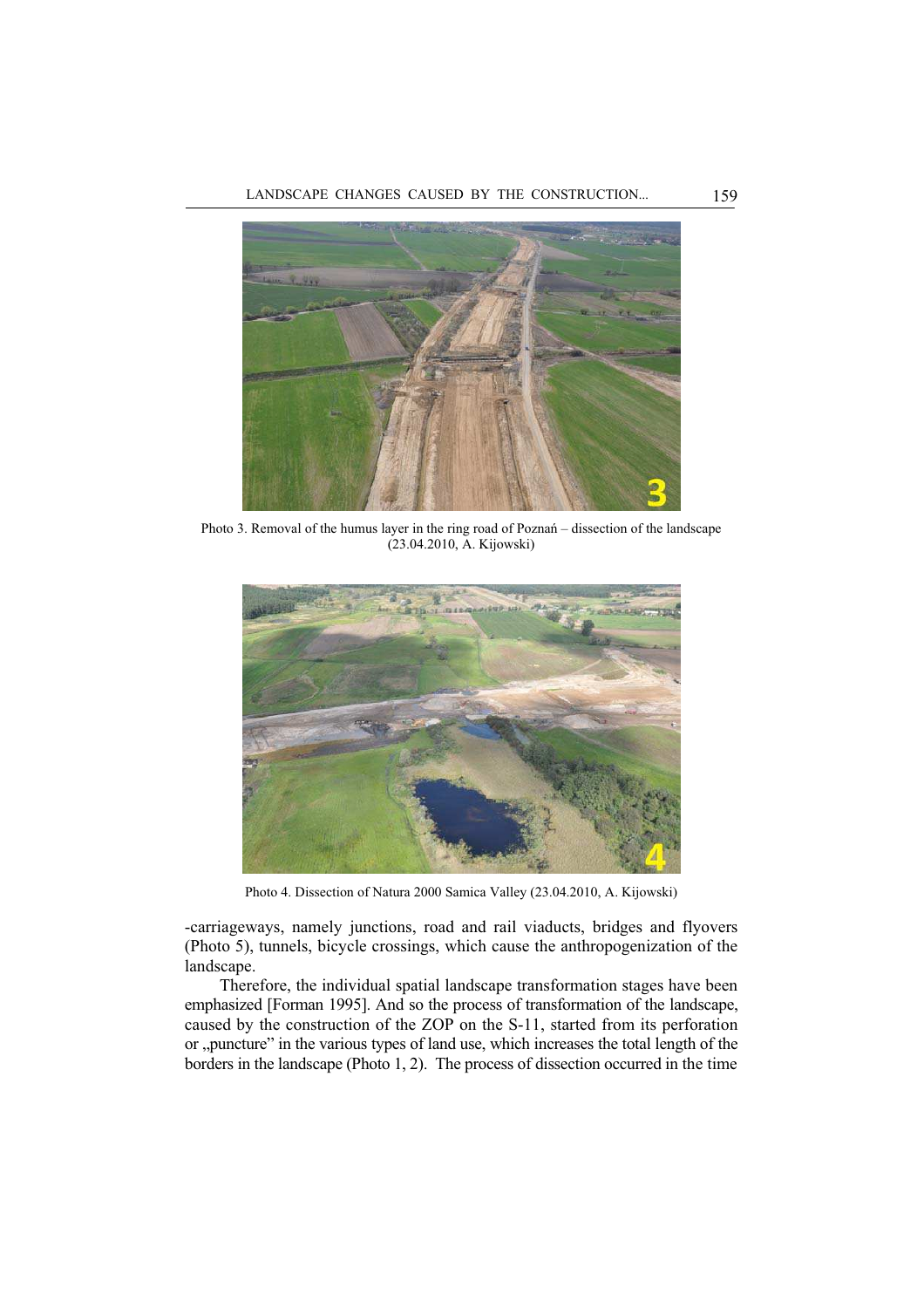

Photo 5. Construction of flyovers in Natura 2000 Samica Valley [02.03.2012, http://www.s11 zlotkowo-rokietnica.pl]



Photo 6. Zakrzewo node under construction – dissection and fragmentation of the forest complex in Zakrzewo region (23.04.2010, A. Kijowski)

of a planned course of the ZOP road lane, and the new road layout (Photo 3, 4, 6). The consequence of the dissection process is the fragmentation of the landscape. These processes dominate the planning and the implementation of the ring road. While the exploitation of the surface primarily concerns the reduction of the individual patches in relation with the exclusion of land for the construction of the ring road, and the disappearance of smaller patches in the course of the road. The process of merging and growth is a consequence of implementing the investment.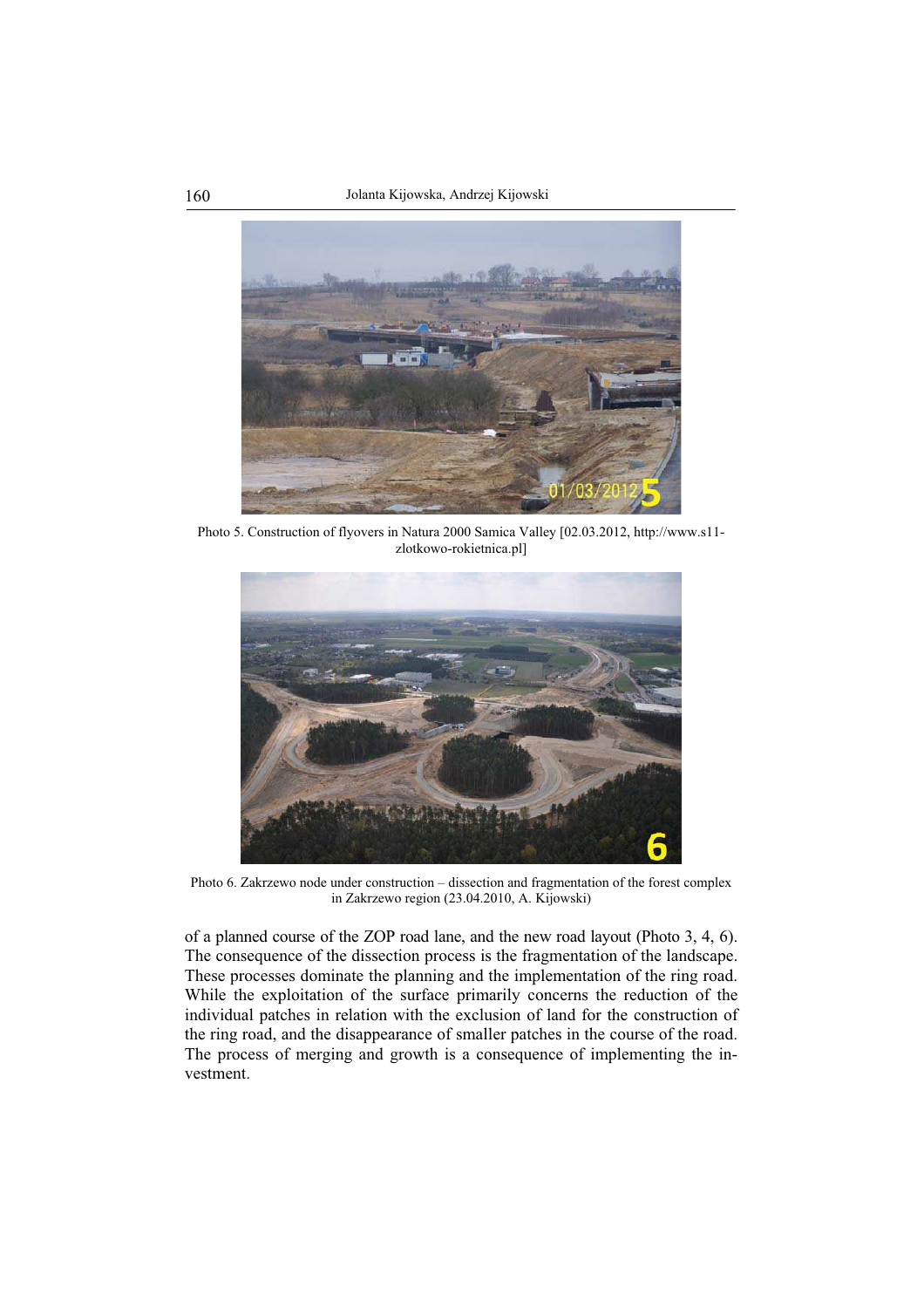An interesting thread that correlates with the theme of the research paper is the landscape perception of the new linear investment. The Poznań Ring Road undoubtedly limits the perception of the landscape physiognomy of an observer located at a certain distance off the of the road due to its partial course on the embankment with a height of from a few to a dozen meters, use of acoustic screens or afforestation along the emergency roads. They have become a barrier in the perception of the landscape, and sometimes an anthropogenic background, and the reason for reducing the perspective. It should be noted that the anthropogenic landscape background, through planting the scrubland or implementing natural color screens, in time may become as attractive as the earlier , walls" of the forest, the high wooded areas, areas used for agriculture on the slopes of valleys, and the reduced perspective (due to the lack of comparative scale) will not be felt.

On the other hand, the ring road creates new possibilities for perception of the landscape physiognomy. The previously unnoticed landscapes but currently invisible, are available to the observer. This is connected to the elevation changes of the observer caused by the construction of the road on the embankment, the flyover over the Natura 2000 area, viaducts and bridges which create new opportunities for the observation of the landscape, which broaden the panorama of the low-lying, lacustrine and agricultural landscapes, increase the perspective in valleys, increase in the availability of attractive places in the low-lying landscape such as the view of the Samica Kierska Valley – Natura 2000, the Samica Pamiątkowska Valley, or creating this accessibility to places previously invisible, for example the latitudinal valley of the Lusowskie Lake or the Wirenka Valley.

These new possibilities of perception are an unintended consequence of the interference in the low urbanized area of investment.

## **CONCLUSIONS**

The analysis of the available cartographic and remote sensing materials, and field observations supplemented by the ground-based photo documentation during the preparatory stage of the construction and during the construction of the S-11 section (ZOP) has allowed for capturing a wide range of changes in the landscape. The analysis stage of the planning and implementation of the investment allowed for capturing changes in the landscape not registered in the cartographic materials (the effects of landscape perforation: archaeological "pits", excavation voids, the felling sites in the course of the road the registration of the individual spatial transformation stages of the landscape (e.g. from perforation to atrophy).

The value of widely available remote sensing and photographic materials creates opportunities for analyses of the spatial processes changing the landscape and its dynamics, using a specific idea or research methods.

It should be noted that the presented spatial processes which find diverse consequences in the operation of the landscape, undoubtedly lead to different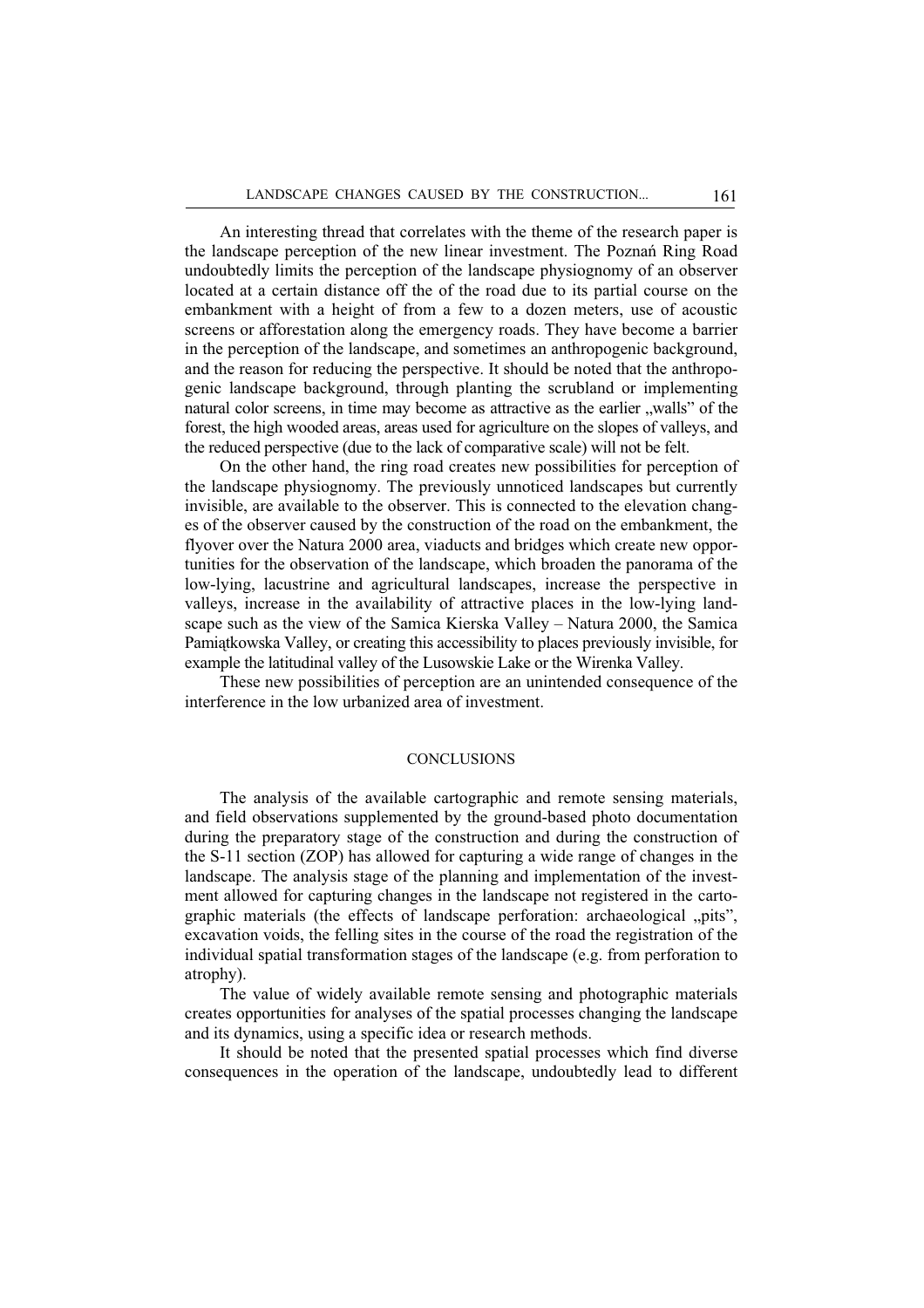systems (sequences) of the landscape mosaic. A separate problem, requiring wider exposure, are the spatial ecological changes in the landscape, for which the evaluation of particular importance is the size of the patch, density and length limits of the landscape [Forman 1995]. Through a multi-faceted study of the transformation of the landscape, we enter into its management process, covering diagnosis, planning and decision-making, implementation, and the monitoring and control system.

The undeniable advantages of the new road infrastructure, particularly in the metropolitan area are: improving and increasing the capacity of transport, shortening travel time, good road connections of national and international importance or reducing vehicle emission and noise levels in the city. Yet, this is done at the expense of increasing changes. They are moving towards landscape anthropogenization, which is primarily associated with the exclusion of the current agricultural, forestry and meadow usage, often environmentally valuable, and channeling them into a network of roads, triggering numerous changes. In Poland, between 2007 and 2013, there were 250–300 km<sup>2</sup> excluded, it is predicted that by 2020 about 400  $km^2$  will be excluded [Tyszecki 2006], and in the later perspective, subsequent sites will be excluded, which is currently difficult to estimate in terms of size.

Currently, we are witnessing revolutionary transformations of the landscape. Never before in the history of civilization, did human activities cause such drastic and enormous changes in the sense of planning. The process of "consuming" the landscape begins to take on a massive scale and is a sufficient reason to take action in relation to the objectives of the sustainable development and the sustainable management of the landscape, in the interest of its harmonious development as a natural human environment [Myga-Piątek 2010].

A new road in the landscape is only the beginning of its great changes.

#### REFERENCES

- Forman R.T.T., 1995. Land mosaics. The ecology of landscapes and regions. Cambridge University Press, 632 pp.
- Myga-Piątek U., 2010, Przemiany krajobrazów kulturowych w świetle idei zrównoważonego rozwoju. Problemy Ekorozwoju, 5, 1, 96, http://ekorozwój.pollub.pl.
- Pietrzak M., 2010. Podstawy i zastosowania ekologii krajobrazu. Teoria i metodologia. PWSZ im. J.A. Komeńskiego w Lesznie, Leszno, s. 130–132.
- Tyszecki A., 2006. Jak zrównoważyć rozwój infrastruktury technicznej z ochrona środowiska? Problemy Ocen ĝrodowiskowych, 4 (35), 22–30.

http://www.s11-zo-poznan.pl

http://www.s11-zlotkowo-rokietnica.pl